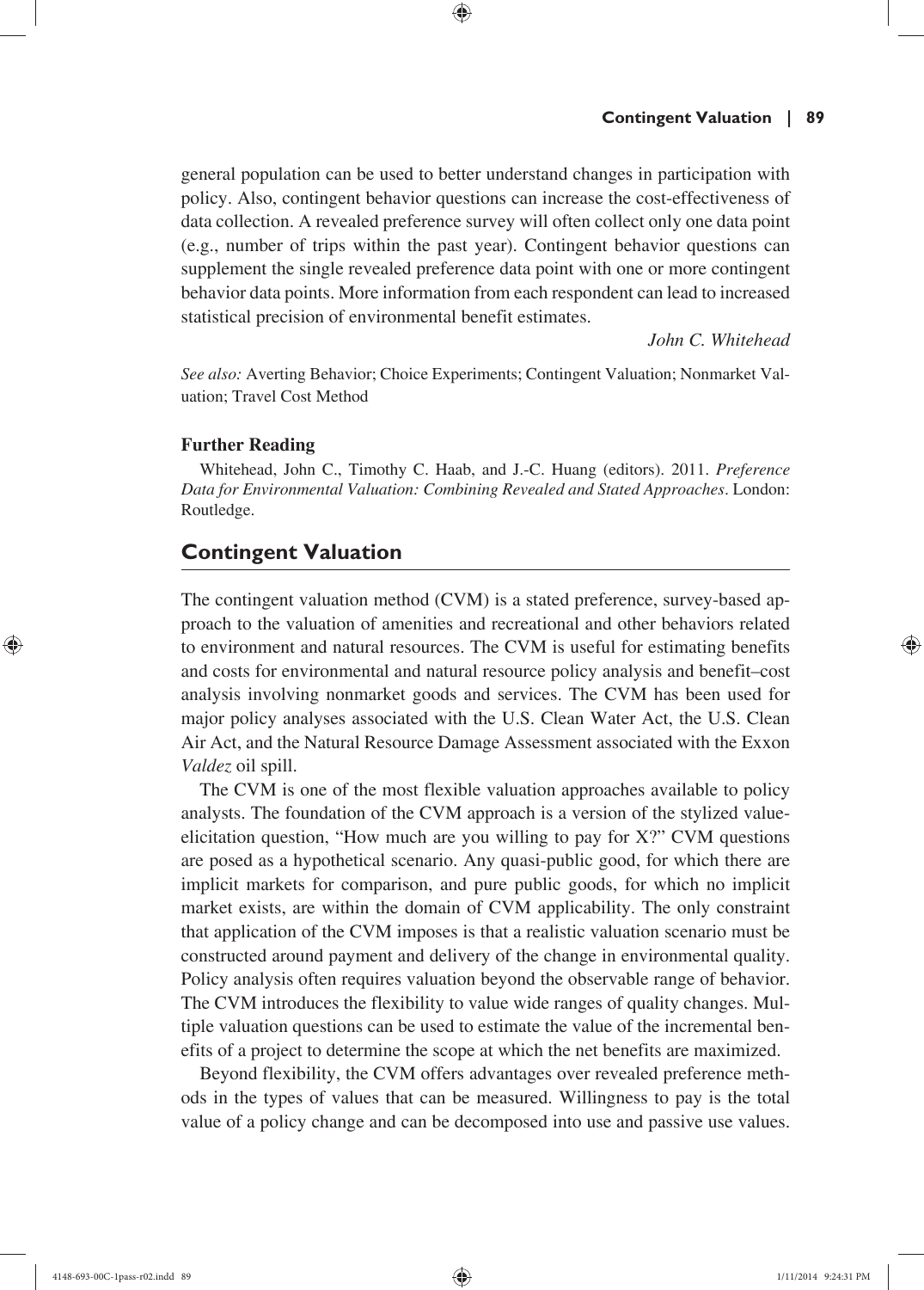## **90 | Contingent Valuation**

The CVM can be used for measuring the economic value of policy for people who do not experience the changes resulting from policy directly. Direct changes might be experienced through on-site recreation, changes on the job, changes in the neighborhood of residence, or through changes in one's own health.

⊕

 The components of a contingent valuation scenario include a description of the resource or policy context, a description of the policy or proposed change in resource allocation that will be valued, a payment vehicle and a payment rule. The description of the proposed policy should make explicit exactly what is being valued. A concrete scenario description allows each respondent to understand what good or service would be obtained in exchange for payment. Scenario descriptions must include the baseline level of environmental quality or natural resource allocation and changes to this baseline. These descriptions must be nonpersuasive and neutral.

 The payment vehicle and payment rule are closely related. Payment vehicles are the way that respondents would actually pay for the change in resource allocation. Typical payment vehicles include increases in utility bills, increased taxes, increases in prices of related goods, user fees, and donations to special funds. The payment vehicle must be realistic, believable, and neutral. The payment rule makes explicit under what conditions the policy will be implemented. For quasi-public goods for which use is excludable, the payment rule is understood as payment of a fee for service or access. Respondents have little incentive to misrepresent their preferences. Payment rules for public goods are more complex. The payment rule for voluntary contributions is that if donations exceed the program costs then the program will be recommended for implementation. In this case respondents have at least a weak incentive to tell the truth. Since subsequent payment is not enforceable, people who want the policy tend to overstate their willingness to pay. The payment rule with a referendum is majority rule. If 50 percent or more of respondents vote for the policy then it will be recommended for implementation. In combination with an involuntary tax payment vehicle and if the survey is considered consequential there is little incentive for respondents to misrepresent their preferences. A consequential survey is one that has a nonzero probability of influencing policymakers.

 Many early CVM applications asked the open-ended willingness to pay question. In practice, this question format is relatively difficult to answer, and respondents may adopt simple valuation strategies or anchor responses. The payment card question asks an open-ended question but provides dollar interval response categories from which respondents indicate the amount that most accurately reflects their maximum willingness to pay. This approach is prone to range bias. If another response category is included the average willingness to pay may change.

 The earliest version of the closed-ended question was iterative bidding where everyone in the sample was asked for their willingness to pay a starting dollar amount. If the respondent answered "yes" they would be asked the question again

♠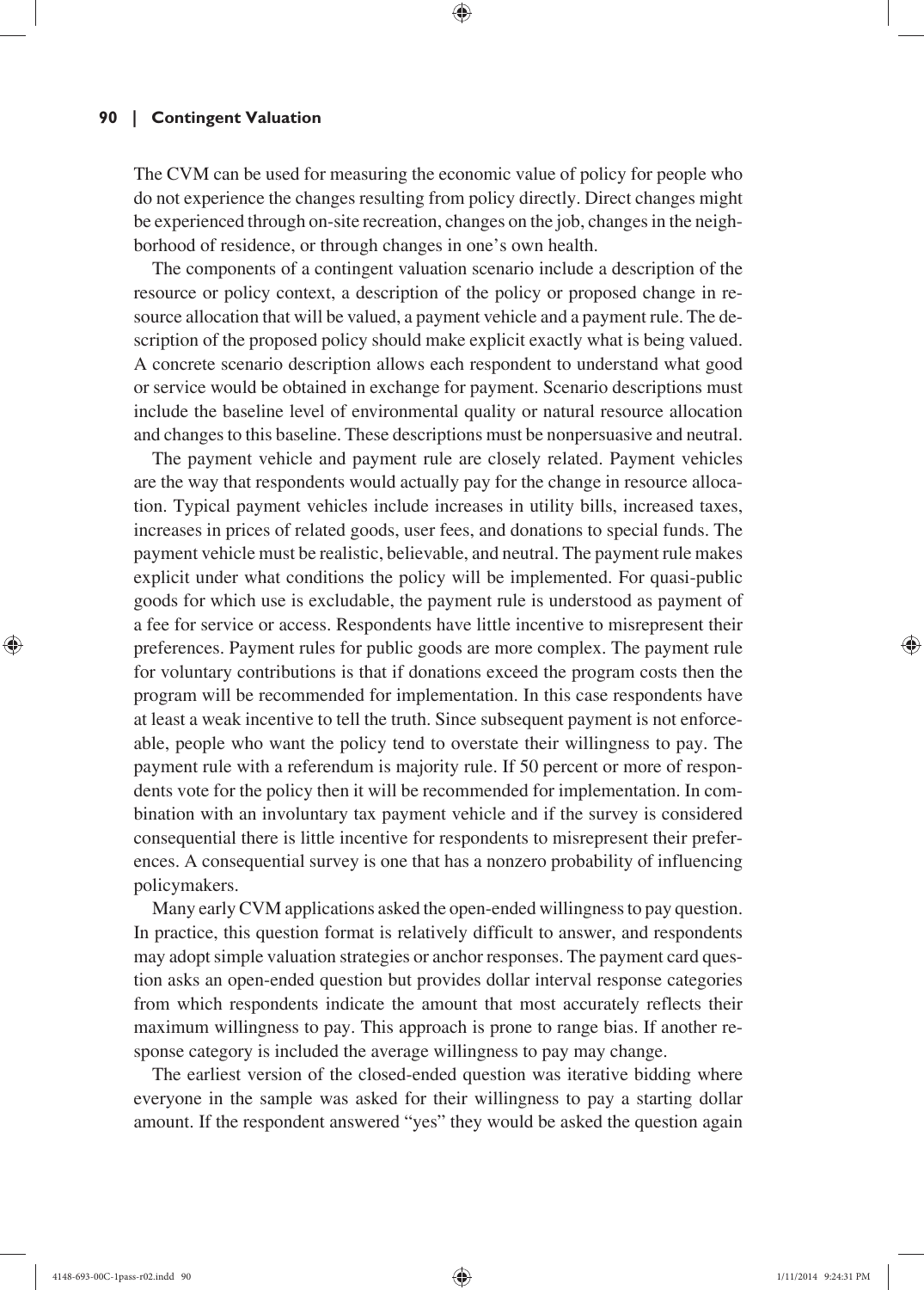## **Contingent Valuation | 91**

with a higher dollar amount. These questions would continue until the respondent answered "no." If the respondent answered "no" they would be asked the question again with a lower dollar amount until the respondent answered "yes." One problem with iterative bidding is starting point bias where the magnitude of the starting dollar amount influenced final willingness to pay

⊕

 The dichotomous choice question (often called referendum style in the context of a referendum payment rule) is similar to an iterative bidding question but the starting point is varied across survey respondents and only a single question is asked. The advantage of the dichotomous choice question is that a single valuation question is relatively easy to answer. The major disadvantage is that the answers reveal only whether each respondent is willing to pay is above or below the dollar amount threshold and sophisticated statistical techniques are necessary to estimate the population distribution of willingness to pay.

 Since the CVM is based on responses to hypothetical valuation questions, there have been concerns about the accuracy of value estimates. Accuracy of a measure of a theoretical construct (e.g., willingness to pay) is comprised of validity and reliability. Validity is the extent to which a valuation method generates a measure that is unbiased, that is, provides an estimate centered around the true value, if it were known. Reliability is the extent to which a valuation method consistently generates the same measure. While reliability can often be demonstrated through repetition and replication, validity is more difficult to demonstrate when valuing nonmarket goods and services. By their nature, the true value of nonmarket goods and services are unknown. A valid method for estimating these values is thus attempting to provide an unbiased estimate around an unknown and unobservable quantity. It is important that CVM studies demonstrate some degree of both validity and reliability.

 Critics of CVM point to the hypothetical nature of the questions, the ability of practitioners to influence results through question format, statistical manipulation, and the often conflicting results on tests of validity as evidence of the inadmissibility of CVM-derived values into policy analysis.

#### *Timothy C. Haab and John C. Whitehead*

See also: Benefit-Cost Analysis; Choice Experiments; Contingent Behavior; Experimental Methods and Valuation; Exxon *Valdez* Oil Spill; NOAA Panel on Contingent Valuation; Nonmarket Valuation; Passive Use Value; Welfare

#### **Further Reading**

Carson, R. T., and R. C. Mitchell. 1993. The Value of Clean Water: The Public's Willingness to Pay for Boatable, Fishable, and Swimmable Quality Water. *Water Resources Research* 29: 2445-2454.

 Carson, R. T., R. C. Mitchell, W. M. Hanemann, R. J. Kopp, S. Presser, and P. A. Ruud. 2003. Contingent Valuation and Lost Passive Use: Damages from the Exxon Valdez Oil Spill. *Environmental and Resource Economics* 25(3): 257-286.

♠